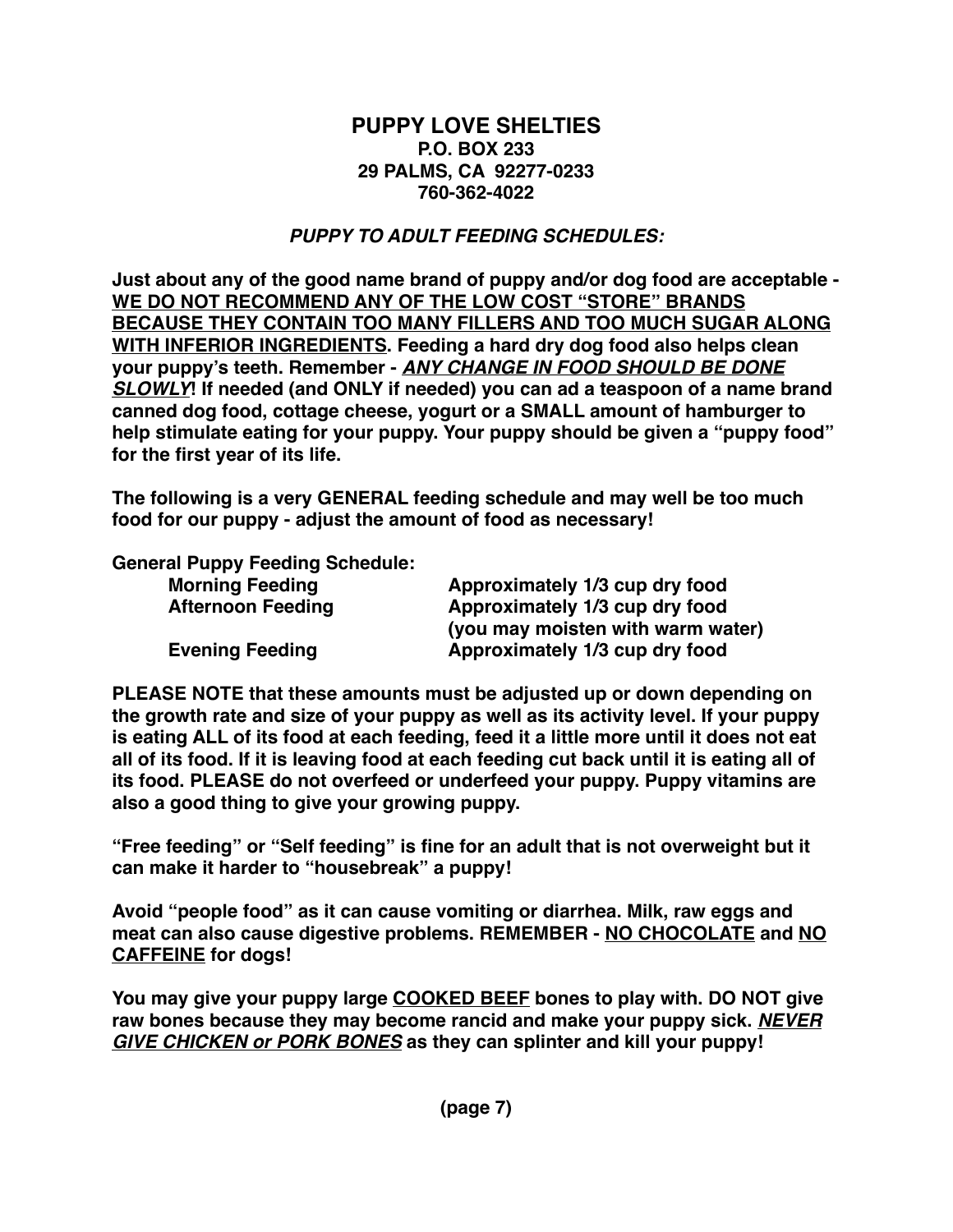### **SIX MONTHS TO ONE YEAR OF AGE:**

**At this point you can go to two feedings a day - morning and evening. At bedtime you may wish to give a "dog biscuit" as a treat.**

### **ADULT:**

**At this point you may go to one feeding a day (evening feeding is recommended) with 1 or 2 biscuits in place of the other feeding. At one year of age you should change over to an ADULT dog food. Make the change SLOWLY giving a little less of the old food and a little more of the new food mixed in its bowl at each feeding until it is eating only the new food after a week or ten days.**

### **MEDICAL:**

**We send our puppies home with a record of vaccinations and wormings that the puppy has had. We STRONGLY recommend that the puppy is taken to see your veterinarian within three (3) days for a checkup. REMEMBER - your puppy MUST have its full series of shots in order to build up immunity to all of the diseases, and some dogs may never build up full immunity to "Parvo".**

### **HOUSEBREAKING:**

**Training your new puppy will be far easier if you remember to be CONSISTENT! From the moment your puppy steps in to your home, training begins. BE CONSISTENT. If you do not want the puppy on the furniture, DO NOT let him on the furniture AT ALL. If you do not want him in the living room (or dining room), don't let him in there PERIOD! Place something in the doorway to block the entrance such as a "baby gate" , cardboard, plywood or something else that will work. If the puppy climbs or jumps over (or trys to) tell him NO and place him GENTLY back in the desired area. WE DO NOT RECOMMEND that you give your puppy complete run of your home. Confine him in an area that can be easily cleaned (such as a laundry, bath room or kitchen) until such time as he has learned to "respect" that area - then slowly allow him in to other areas where he will be permitted. Please keep in mind that many bath rooms and laundry rooms DO NOT HAVE GOOD VENTILATION!**

**WE STRONGLY RECOMMEND THAT YOU CRATE-TRAIN YOUR DOG! We have sent home instructions for this, remember that a puppy may need to "go outside" at anytime from right after eating to about a half hour after his meal. NEVER, NEVER, NEVER rub a puppy's nose in his mistake - it has been proven to do nothing except get his nose dirty and your hands messy! DO NOT CORRECT THE PUPPY IF YOU DID NOT CATCH HIM IN THE ACT - he will NOT know what he is in trouble for! Instead, take your puppy outside and when he has gone as you want him to - PRAISE HIM, TELL HIM HOW GOOD HE HAS BEEN - this works wonders!**

### **GROOMING:**

**Shelties are easy to keep. Usually a good brushing once a week will keep them looking good. The more brushing your Sheltie gets the better. For grooming you will need a "pin" brush for a puppy and a "slicker" brush for an adult along**